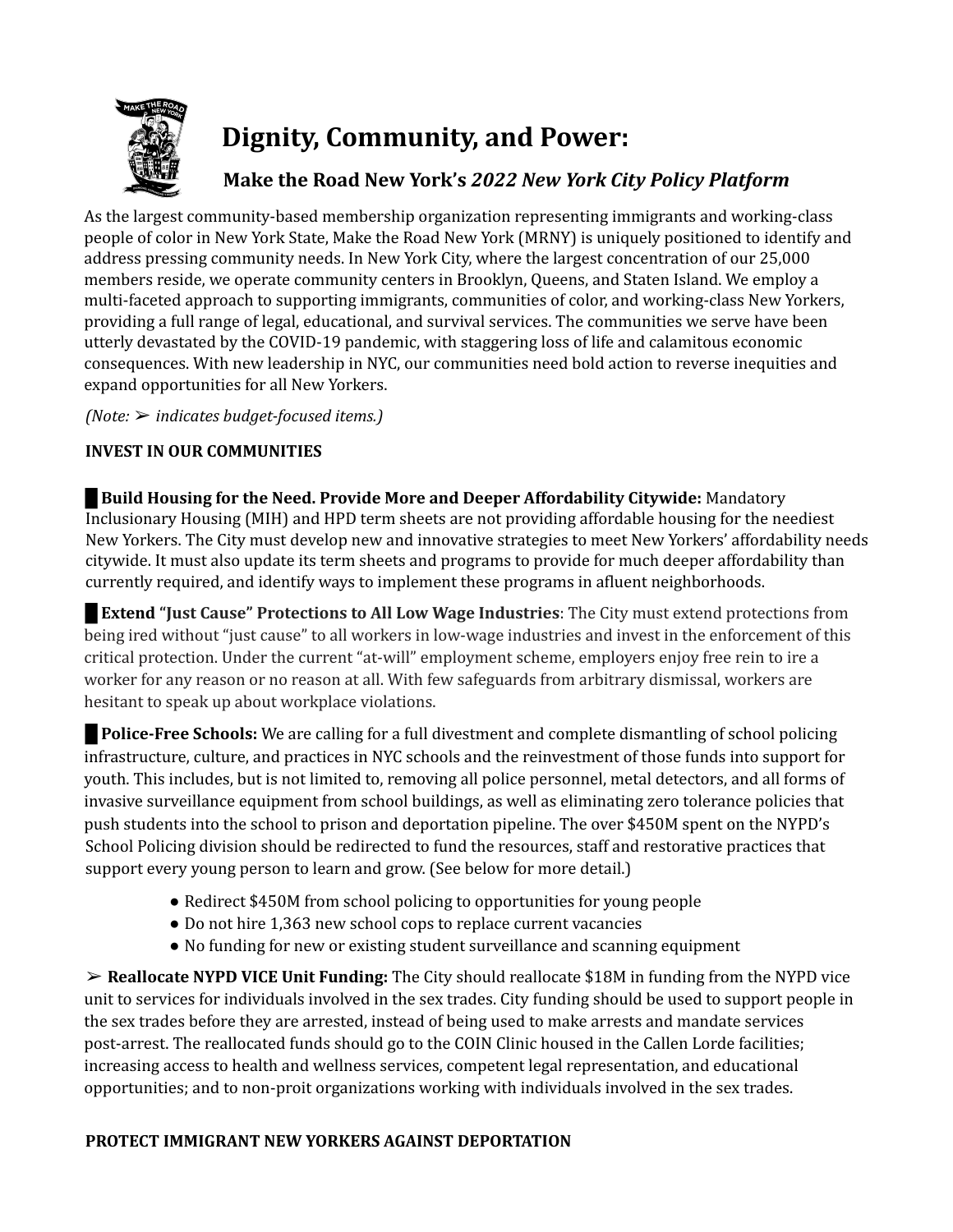➢ **The Administration Must Baseline \$1M in Funding for the Rapid Response Legal Collaborative (RRLC):** the RRLC provides access to counsel to community members who are detained and on the verge of being deported, or who have orders of removal and are at risk of ICE detention. The RRLC also monitors ICE activity and trends, and works with organizers to provide real-time information to community members. This program must be funded long-term.

➢ **City Council Must Maintain at Least \$16.6M in Funding for the New York Immigrant Family Unity Project (NYIFUP)**: NYIFUP providers to ensure that vulnerable immigrants who are detained by ICE have access to expert counsel.

█ **The City Must Reform its Civil Immigration Detainer Laws**: The City must pass legislation granting individuals the right to take legal action against the City if they are wrongfully detained by the New York Police Department (NYPD), the Department of Corrections (DOC), or the Department of Probation (DOP), at the request of federal immigration authorities. The City must also pass legislation to ensure that DOC does not disclose to federal immigration authorities information about the individuals in their custody.

# **STRENGTHEN ENFORCEMENT OF WORKER PROTECTIONS**

➢ **The Administration Must Restore and Baseline \$4M for the Low Wage Worker Initiative (LWWI). City Council Must Increase its Funding of the Low Wage Worker Support (LWWS) Initiative to \$1M:** The LWWI funds CILEC, a coalition of legal services organizations, to represent hundreds of workers on wage theft and discrimination claims. The LWWS funds community-based organizations (CBOs) to conduct comprehensive worker outreach and education programs in multiple languages. Without renewal of both, CBO's across NYC will be forced to reduce our low wage worker services at a time when need is drastically rising.

➢ **Fully Fund the Department of Consumer and Worker Protection (DCWP) and the City Commission on Human Rights (CCHR)**: Proposed stafing cuts to DCWP and CCHR must be restored. These agencies enforce critical municipal laws such as protections for third-party food delivery service workers, the right to paid sick leave, scheduling and "just cause" protections for fast food workers, and the right to work free from discrimination and harassment. These agencies also prevent abuses from occurring in the irst place, by distributing information about workers' rights to workers and businesses. The City must ensure that our worker protection agencies have the staff and resources they need.

➢ **City Council Must Renew Funding for the Job Training and Placement Initiative:** This funding includes \$5.255M for the Consortium for Worker Education (CWE) "Jobs to Build On" program and \$2.2M for the Worker Service Centers. Funding supports classes that serve members of unions, community groups, and providers that serve immigrants.

# **ENSURE ALL NEW YORKERS HAVE A RIGHT TO A ROOF**

█ **Ensure All New Yorkers Have Safe and Healthy Housing:** A chaotic enforcement system and lack of interagency coordination means too many landlords are still getting away with harassment and neglected repairs. Black and Latinx New Yorkers are more than twice as likely to report deferred maintenance in their homes, yet the City's enforcement regime fails to collect civil penalties when landlords refuse to make repairs. The City must ensure that no tenant is permanently displaced due to poor housing conditions or harassment, secure our communities by ensuring the long-term viability of the City's affordable housing stock, and guarantee that every New Yorker has a safe, healthy and stable home.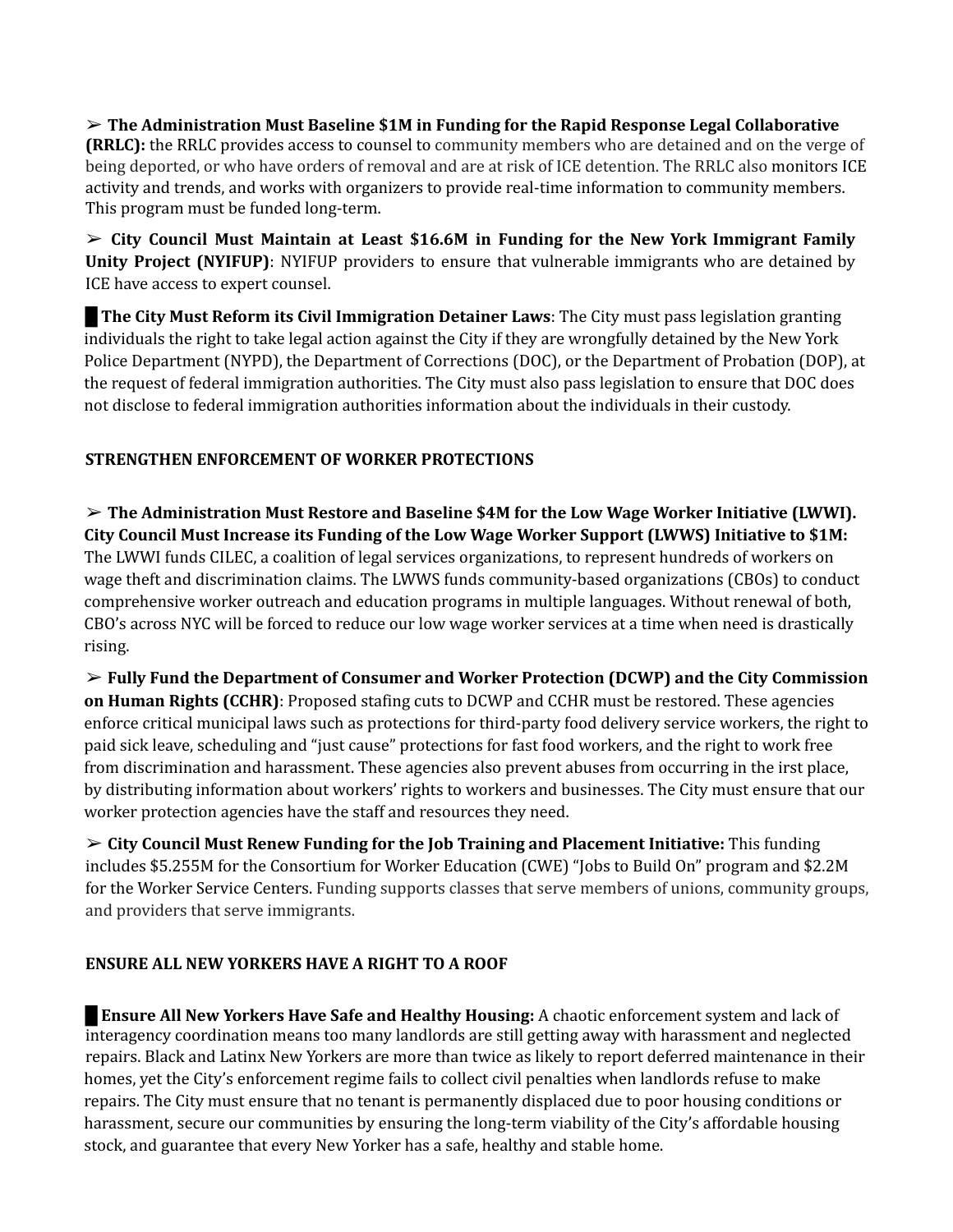➢ **Expand City FHEPS Eligibility to Households at Risk of Eviction:** With the end of the eviction moratorium, ERAP funding exhausted, unemployment high in NYC, and an avalanche of eviction cases iled, low-income New Yorkers face increased risk of eviction and homelessness from apartments that are relatively affordable but currently beyond their means. City FHEPS, a city funded Section 8 type voucher program, could help except that City FHEPS is limited to a very small number of people in the community (rent controlled, veterans and clients of adult protective services). Expansion of City FHEPS to households at risk of eviction would preserve these apartments for low-income New Yorkers and save the City the enormous amount it spends to keep people in shelters.

(Visit our full list of affordable housing recommendations at www.righttoaroof.org)

#### **END THE SCHOOL-TO-PRISON PIPELINE**

➢ **Redeining School Safety and Support:** The City must fully remove police from schools (see above) and adopt a DOE budget that reallocates these resources and relects the best policies and practices for building safe, inclusive, and supportive learning environments. The City must include \$118.5M to expand restorative practices citywide. Additionally, the City must chart a path toward the recommended ratios of one social worker and one guidance counselor for every 150 students in most schools, and one for every 50 students in high need schools, in the next ive years. To reach the recommended ratios, the City must invest \$150M to hire 500 new counselors and social workers this year. Additionally \$75M must be invested to hire 500 community members into supportive positions based on need. Lastly, to meet the serious need for mental health support for young people as we recover from the pandemic, the City needs to baseline \$5M in funding for the mental health continuum in schools.

#### **ENSURE TRUE EDUCATION EQUITY BY INVESTING IN ADULT LITERACY**

➢ **The Administration Must Restore \$1.6M to its Adult Literacy Case Manager Services Pilot Project funding** and fund it for a second year.

➢ **The Administration Must Baseline an Additional \$13.5M in Adult Literacy Funding** in the upcoming DYCD RFP for a total of \$27M**.** This funding will double the rates for adult literacy programming to bring programs closer to the actual costs of service per student.

➢ **City Council Must Double Funding for its Adult Literacy Pilot Project to \$5M**: This additional funding for pilot year two will double capacity, from 20 programs to 40 programs, and address growing needs for additional services, adequate teacher salaries, and increased program sustainability.

➢ **City Council Must Renew \$4M in Funding for the Adult Literacy Initiative**: This funding will help address the immense, inequitable gap in English literacy, digital literacy, systems navigation skills and access to information.

# **EXPAND ACCESS TO HEALTH CARE**

➢ **City Council Must Continue its Commitment to Addressing Healthcare Disparities**: Council must expand funding for the Access Health Initiative to \$4M and allocate \$2.3M in funding for the Managed Care Consumer Assistance Program (MCCAP). Additionally, Council must maintain funding for Ending the Epidemic at \$7.7M and the Immigrant Health Initiative at \$2M. These programs enable CBO's to provide